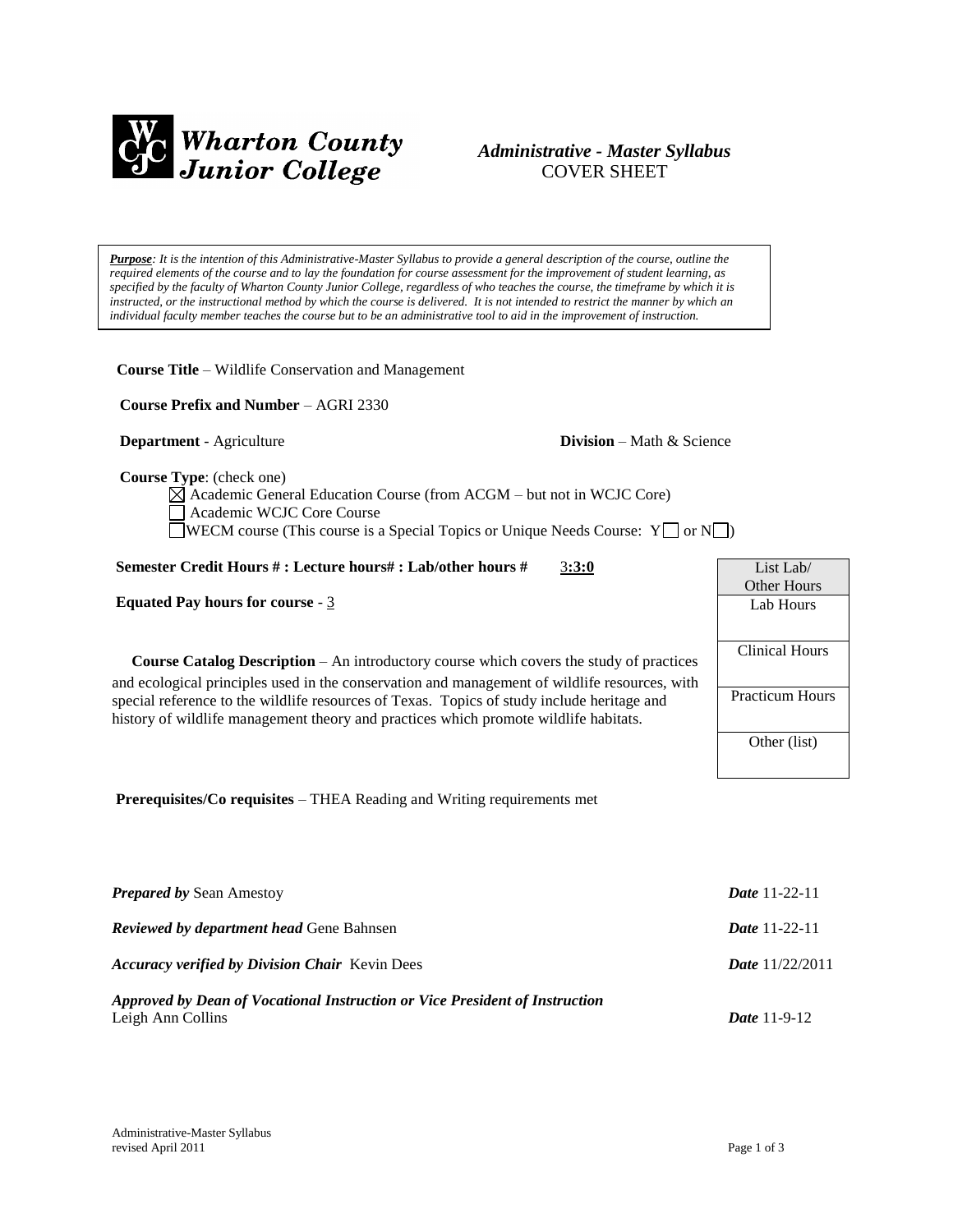

**I. Topical Outline** – Each offering of this course must include the following topics (be sure to include information regarding lab, practicum, and clinical or other non-lecture instruction):

Lecture topics:

- 1. Introduction , history of wildlife management
- 2. Basic ecological principles
- 3. Population ecology
- 4. Animal behavior and wildlife management
- 5. Wildlife food and cover
- 6. Water and wildlife
- 7. Wildlife disease
- 8. Wildlife and farmlands
- 9. Wildlife and forests
- 10. Wildlife and rangelands
- 11. Wetland habitat
- 12. Consumptive and non-consumptive uses of wildlife
- 13. Exotic species
- 14. Endangered species
- 15. Wildlife economics and politics

## **II. Course Learning Outcomes**

|    | <b>Course Learning Outcome</b>                                                                                                                                                                                                                   |                | <b>Method of Assessment</b>                                                                                                                                                                                                                                                                                                          |
|----|--------------------------------------------------------------------------------------------------------------------------------------------------------------------------------------------------------------------------------------------------|----------------|--------------------------------------------------------------------------------------------------------------------------------------------------------------------------------------------------------------------------------------------------------------------------------------------------------------------------------------|
|    | Students will:                                                                                                                                                                                                                                   |                |                                                                                                                                                                                                                                                                                                                                      |
| 1. | Obtain an introduction to history and heritage of<br>wildlife conservation and management                                                                                                                                                        | $\mathbf{1}$ . | Lecture and exams.                                                                                                                                                                                                                                                                                                                   |
| 2. | Obtain a basic understanding of basic ecological<br>principles which demonstrate that wildlife<br>management is applied ecology                                                                                                                  | 2.             | Lecture, exams, and term paper which outlines a<br>Texas wildlife species and how its habitat and man's<br>actions support its populations                                                                                                                                                                                           |
| 3. | Demonstrate a basic appreciation for the field of<br>wildlife management and the concept that wildlife<br>populations, man's actions and habitat are<br>interconnected and dependent on one another (with<br>special reference to Texas species) | 3.             | Writing assignments and literature reviews of<br>primary, peer reviewed relevant research. To<br>complete these writing assignments students should<br>locate and critically review primary literature via<br>online databases and should be made aware of the<br>differences between primary literature and "popular<br>literature" |
| 4. | Obtain a basic appreciation for the field of wildlife<br>management as a science where decisions are based<br>on scientific logical answers to ecological problems                                                                               | 4.             | Course assessment shall involve a critical review of<br>these assignments by faculty instructing the course to<br>assure that the curriculum supports these course<br>learning outcomes.                                                                                                                                             |
|    |                                                                                                                                                                                                                                                  |                |                                                                                                                                                                                                                                                                                                                                      |